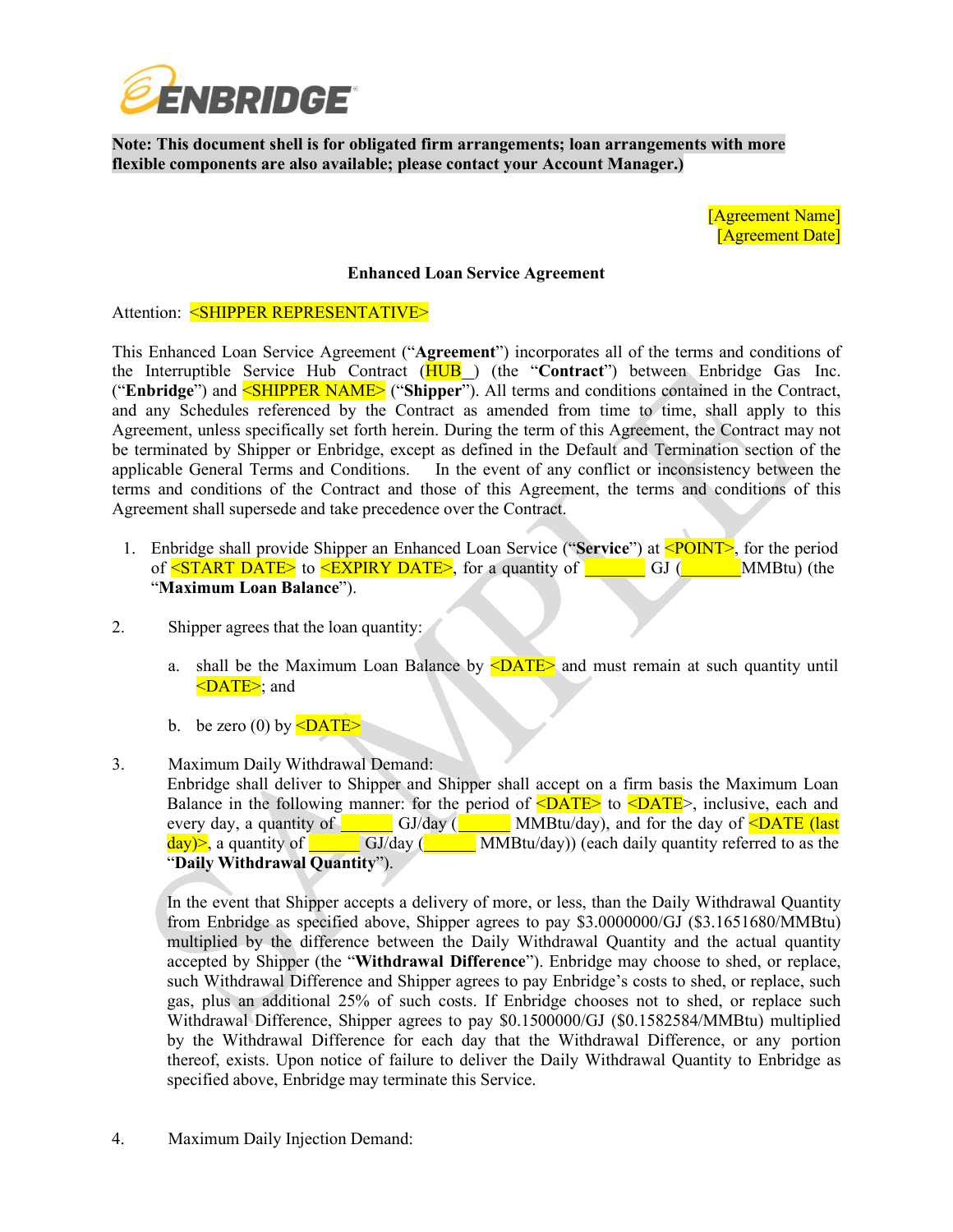

Shipper shall deliver to Enbridge and Enbridge shall accept on a firm basis, the Maximum Loan Balance in the following manner: for the period of  $\langle$ DATE $\rangle$  to  $\langle$ DATE $\rangle$ , inclusive, each and every day, a quantity of <u>County Cole Cole and Marticle</u> MMBtu/day), and for the day of **<DATE** (last  $\frac{day}{ }$ , a quantity of **Injection Quantity**").  $\frac{GJ/day}{g}$ MMBtu/day) (each quantity referred to as the "**Daily**

In the event that Shipper delivers more, or less, than the Daily Injection Quantity to Enbridge as specified above, Shipper agrees to pay \$3.0000000/GJ (\$3.1651680/MMBtu) multiplied by the difference between the Daily Injection Quantity and the actual quantity of gas delivered by Shipper (the "**Injection Difference**"). Enbridge may choose to shed, or replace, such Injection Difference and Shipper agrees to pay Enbridge's costs to shed, or replace, such gas, plus an additional 25% of such costs. If Enbridge chooses not to shed, or replace such Injection Difference, Shipper agrees to pay \$0.1500000/GJ (\$0.1582584/MMBtu) multiplied by the Injection Difference for each day that the Injection Difference or any portion thereof, exists. Enbridge retains the right to shed, or replace the Injection Difference at any time that the Injection Difference or any portion thereof, remains. Upon notice of failure to deliver the Daily Injection Quantity to Enbridge as specified above, Enbridge may terminate this Service.

- 5. Enbridge and Shipper agree that any delivery nominated by Enbridge to the downstream transporter for delivery to Shipper, is subject to acceptance by the downstream transporter. To the extent that the downstream transporter is unable to accept such quantities this shall not be deemed a failure to deliver by Enbridge.
- 6. Should Shipper fail to comply with the requirement set out in Section 2 herein, any balance remaining shall be removed immediately from this Agreement and transferred to Shipper's Balancing Account under the Contract, and will be subject to the associated charges required to complete the transfer. The quantities will automatically be deemed to be in an Extension Period under Section 2.01 C (iii) of the Contract and shall be subject to the rates and terms of an Extension Period as set out in Schedule 2 of the Contract and the provisions of Section 2.01 C (iii) of the Contract.
- 7. In addition to any Initial Financial Assurances provided pursuant to the Contract, should Enbridge determine in its sole discretion, acting reasonably, that Shipper's financial condition warrants such, Shipper shall within three (3) days of receipt of such notice by Enbridge, obtain and provide to Enbridge, additional security in the form of a letter of credit or other security in the form and amount reasonably required by Enbridge. In the event that Shipper does not provide to Enbridge such additional security within such three (3) day period, Enbridge may terminate this Service immediately.
- 8. Shipper agrees to pay Enbridge for this Service, a demand charge of  $\frac{\text{S}}{\text{S}}$  <CURRENCY>, which shall be invoiced in  $\leq$ number (#)> equal monthly installment(s) of  $\frac{\ }{8}$ <CURRENCY> for the months of <MONTH, YEAR> to <MONTH, YEAR> inclusive.
- 9. This Agreement will take effect immediately.

All quantities will be converted to GJ for billing purposes. Conversion: 1 MMBtu = 1.055056 GJ. Unless otherwise stated, all dollars are Canadian dollars.

This Agreement may be signed and sent by facsimile or other electronic communication and this procedure shall be as effective as signing and delivering an original copy.